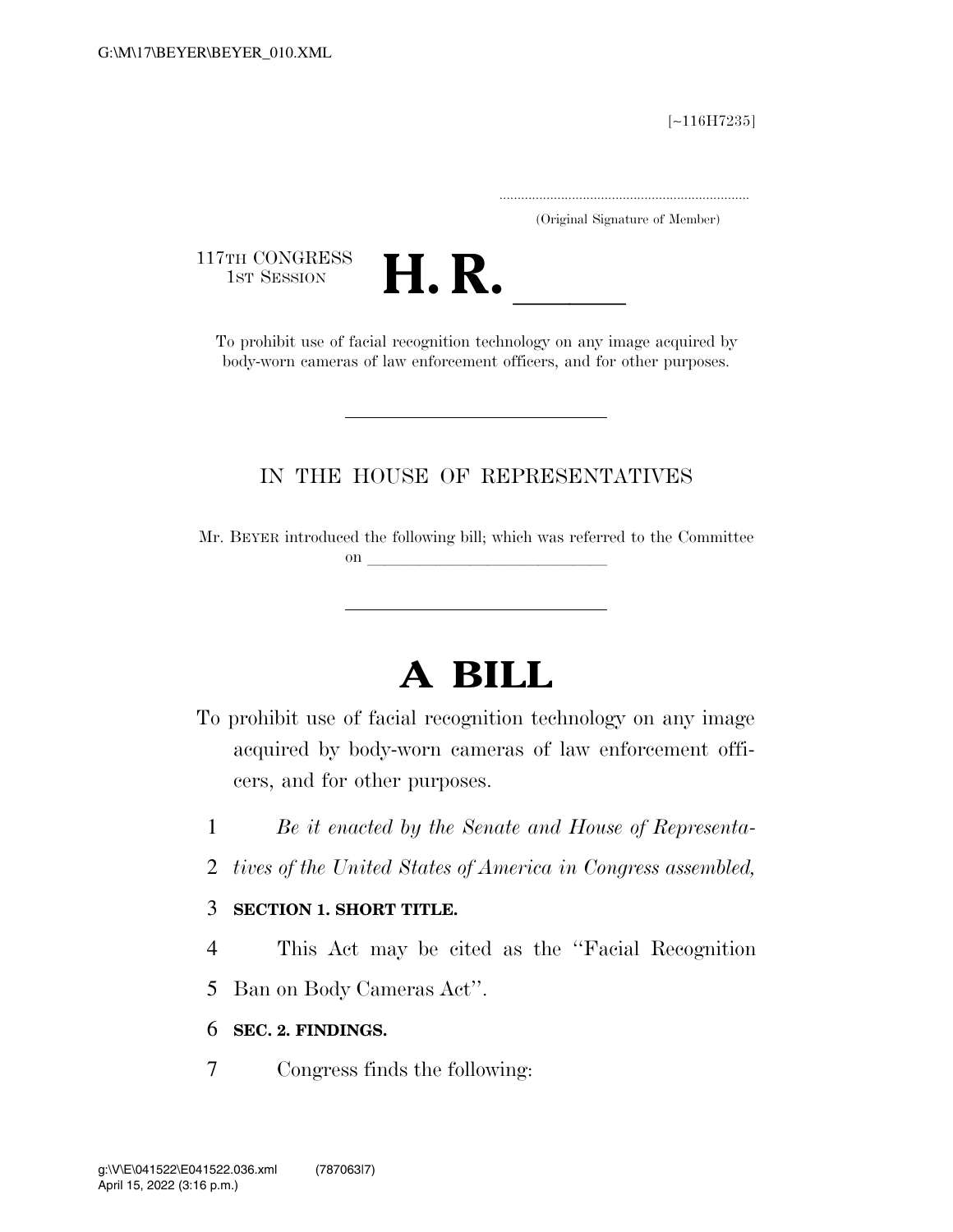(1) Facial recognition and other remote biomet- ric surveillance technology pose unique and signifi- cant threats to the civil rights and civil liberties of residents and visitors.

 (2) The use of facial recognition and other re- mote biometric surveillance is the functional equiva- lent of requiring every person to show a personal photo identification card at all times in violation of recognized constitutional rights. This technology also allows people to be tracked without consent.

 (3) It would also generate massive databases about law-abiding Americans, and may chill the ex-ercise of free speech in public places.

 (4) Facial recognition and other remote biomet- ric surveillance technology has been repeatedly dem- onstrated to misidentify women, young people, peo- ple with disabilities, transgender people, and people of color and to create an elevated risk of harmful ''false positive'' identifications.

 (5) Facial and other remote biometric surveil- lance would corrupt the core purpose of officer-worn body-worn cameras by transforming those devices from transparency and accountability tools into rov-ing surveillance systems.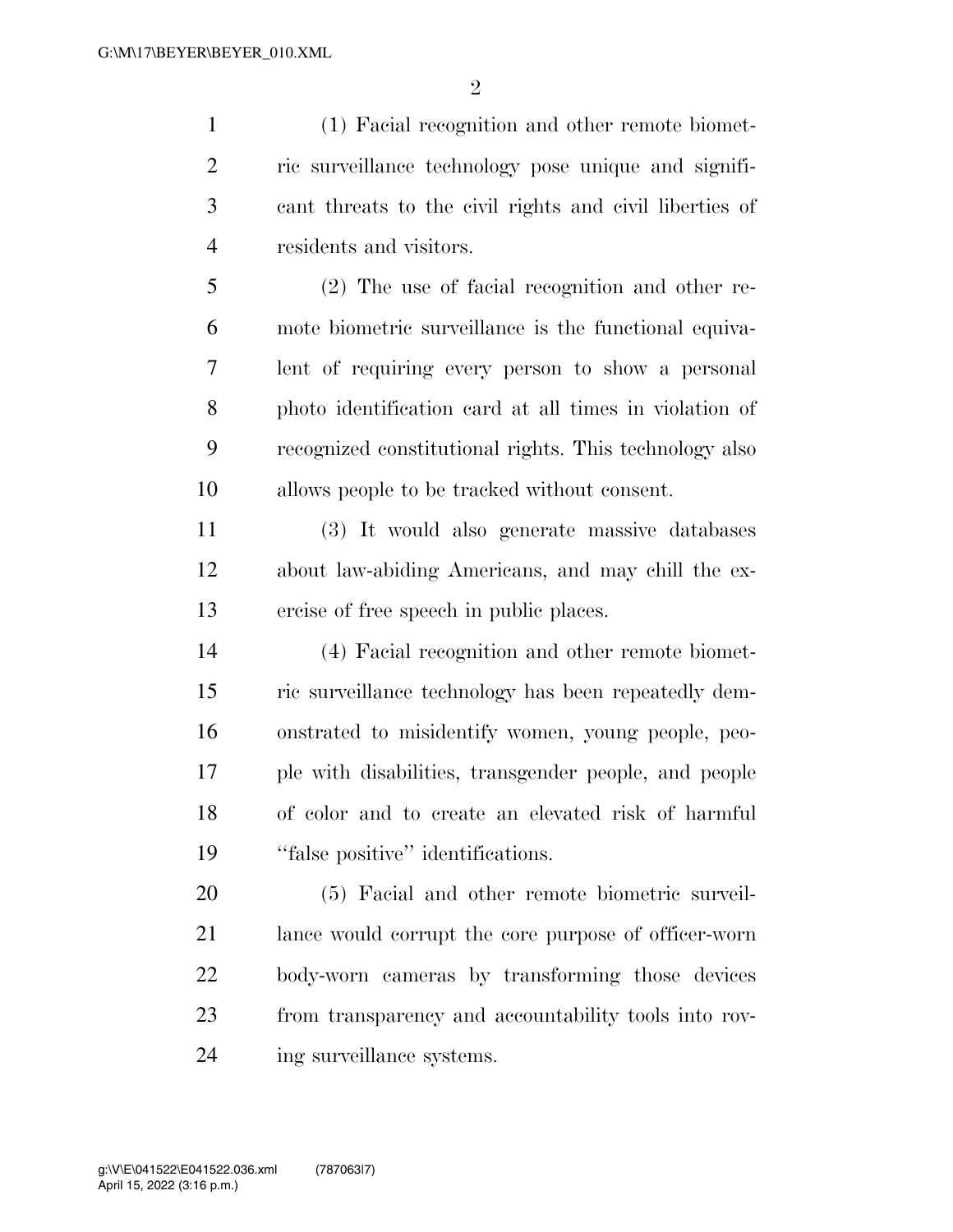(6) The use of facial recognition and other re- mote biometric surveillance would disproportionately impact the civil rights and civil liberties of persons who live in highly policed communities.

 (7) Its use would also diminish effective polic- ing and public safety by discouraging people in these communities, including victims of crime, undocu- mented persons, people with unpaid fines and fees, and those with prior criminal history from seeking police assistance or from assisting the police.

## **SEC. 3. PROHIBITING USE OF FACIAL RECOGNITION TECH- NOLOGY AND OTHER REMOTE BIOMETRIC SURVEILLANCE SYSTEMS.**

 (a) FEDERAL FINANCIAL ASSISTANCE.—Beginning on the first day of the first fiscal year beginning after the date of the enactment of this Act, a State or unit of local government is ineligible to receive Federal financial assist- ance under the Byrne grant program under subpart 1 of part E of title I of the Omnibus Crime Control and Safe Streets Act of 1968 unless the State or unit of local gov- ernment is complying with a law or policy that is substan-tially similar to the prohibition set forth in section 4.

 (b) RULE OF CONSTRUCTION.—Nothing in this sec-tion may be construed to preempt or supersede any Fed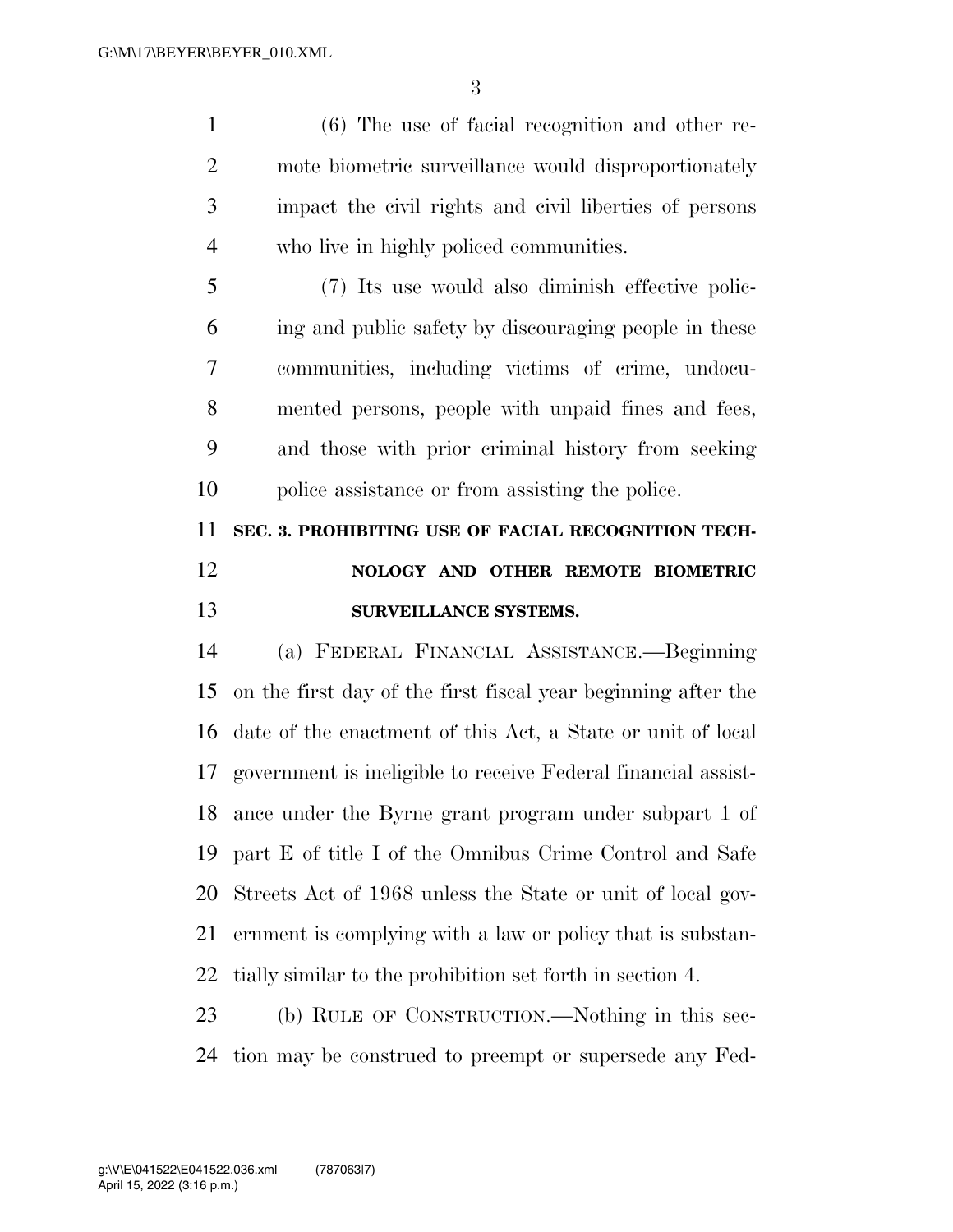eral, State, or local law that imposes a more stringent lim-

itation than the prohibition set forth in section 4.

#### **SEC. 4. FEDERAL PROHIBITION.**

 A Federal law enforcement agency may not use facial recognition technology or other remote biometric surveil- lance systems on any image acquired by body-worn cam-eras of law enforcement officers.

#### **SEC. 5. DEFINITIONS.**

In this Act:

 (1) BIOMETIC SURVEILLANCE SYSTEM.—The term ''biometric surveillance system'' means any computer software or application that performs fa- cial recognition or other remote biometric surveil-lance.

 (2) BODY-WORN CAMERA.—The term ''body- worn camera'' means an officer camera or similar device that records or transmits images or sound and is attached to the body or clothing of, or carried by, a law enforcement officer.

 (3) FACIAL RECOGNITION.—The term ''facial recognition'' means an automated or semi-automated process that—

 (A) assists in identifying an individual, capturing information about an individual, or otherwise generating or assisting in generating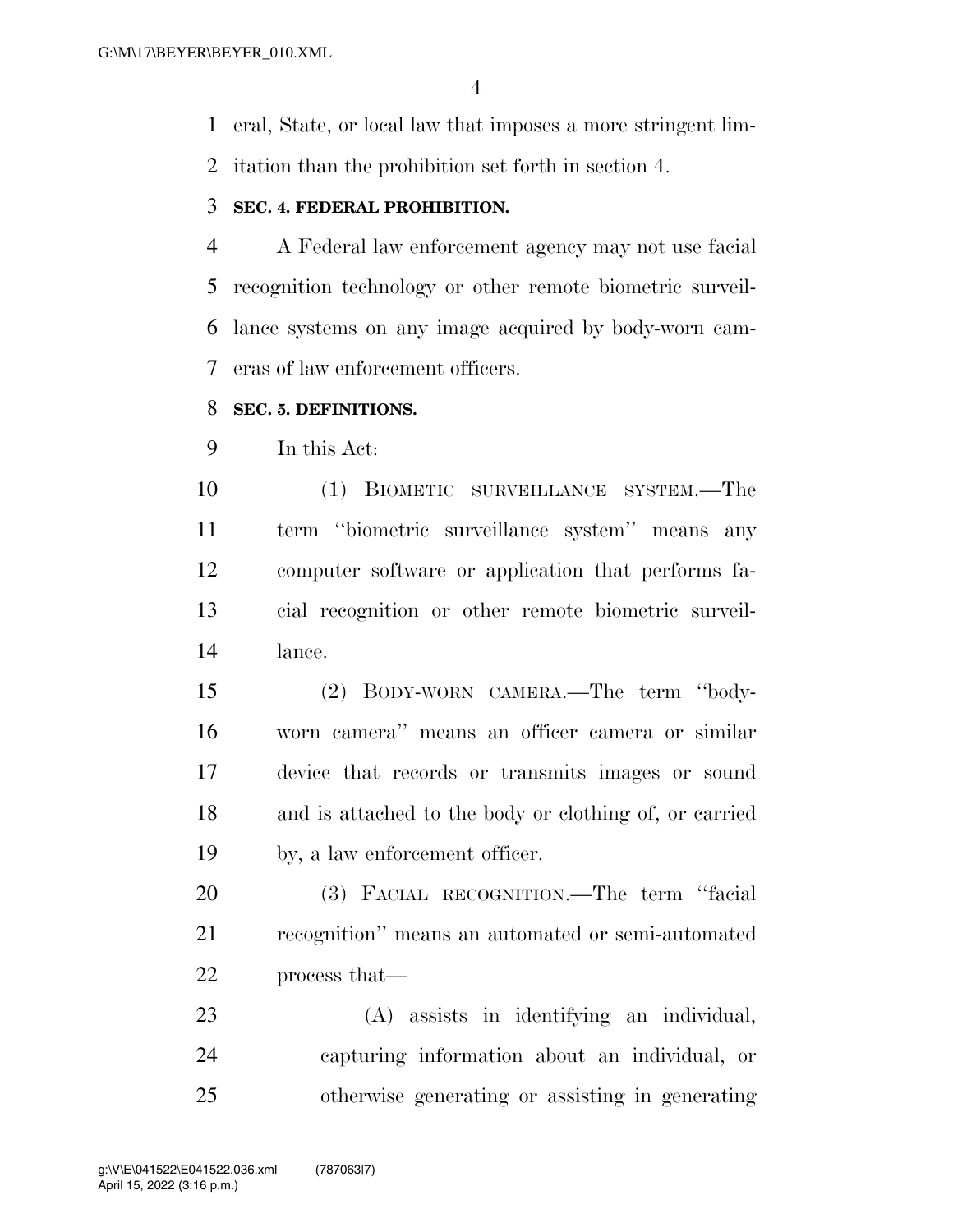| $\mathbf{1}$   | surveillance information about an individual         |
|----------------|------------------------------------------------------|
| $\overline{2}$ | based on the physical characteristics of the indi-   |
| 3              | vidual's face; or                                    |
| $\overline{4}$ | (B) logs characteristics of an individual's          |
| 5              | face, head, or body to infer emotion, associa-       |
| 6              | tions, activities, or the location of an individual. |
| 7              | $(4)$ OTHER<br>REMOTE BIOMETRIC<br>RECOGNI-          |
| 8              | TION.—The term "other remote biometric recogni-      |
| 9              | $\text{tion}$ "-                                     |
| 10             | (A) means an automated or semi-auto-                 |
| 11             | mated process that—                                  |
| 12             | (i) assists in identifying an individual,            |
| 13             | capturing information about an individual,           |
| 14             | or otherwise generating or assisting in gen-         |
| 15             | erating surveillance information about an            |
| 16             | individual based on the characteristics of           |
| 17             | the individual's gait or other immutable             |
| 18             | characteristic ascertained from a distance;          |
| 19             | (ii) uses voice recognition technology;              |
| 20             | or                                                   |
| 21             | (iii) logs such characteristics to infer             |
| 22             | emotion, associations, activities, or the lo-        |
| 23             | cation of an individual; and                         |
| 24             | (B) does not include identification based            |
| 25             | on fingerprints or palm prints.                      |